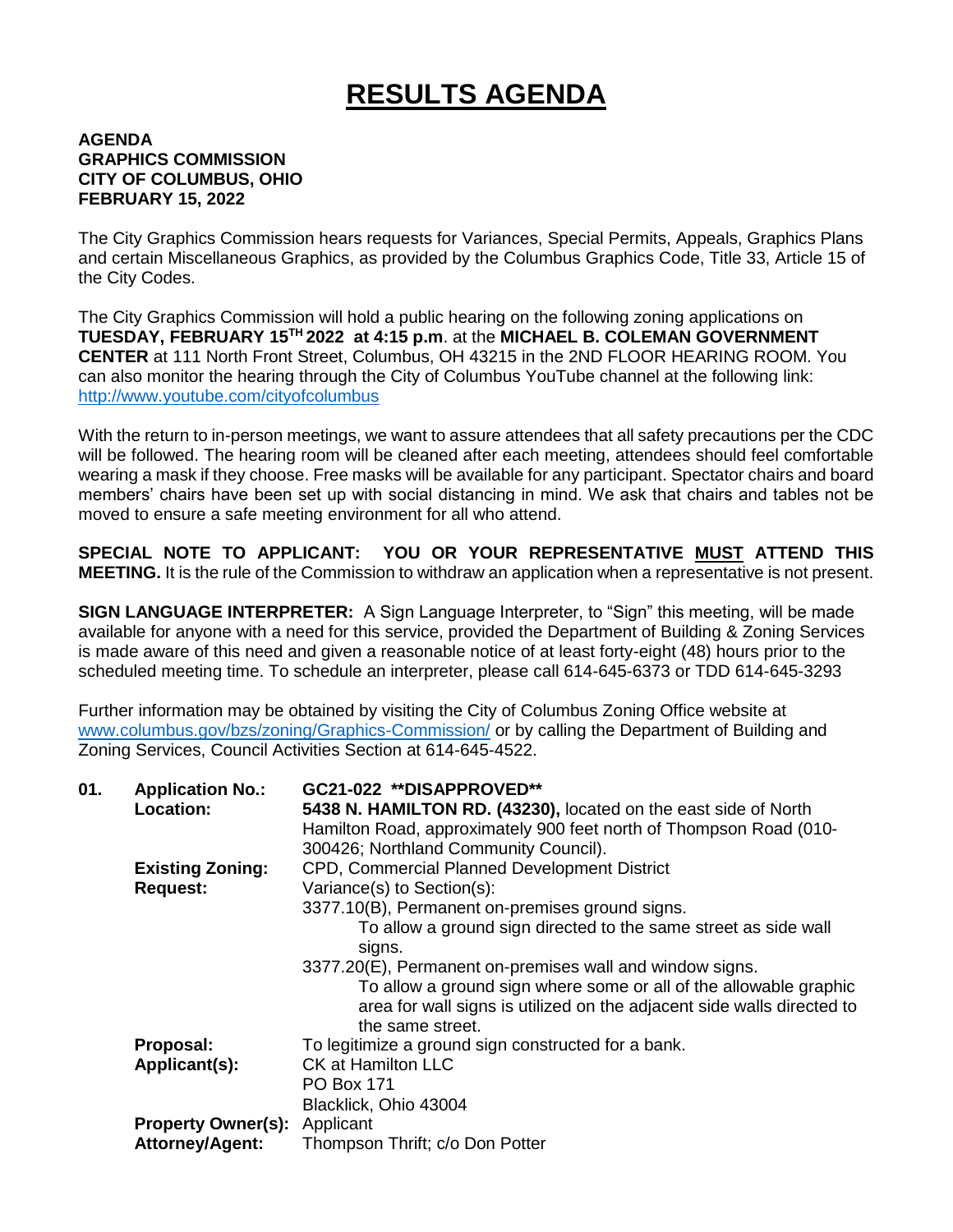|     |                           | 111 Monument Circle, Suite 1600                                       |
|-----|---------------------------|-----------------------------------------------------------------------|
|     |                           | Indianapolis, Indiana 46204                                           |
|     | <b>Planner:</b>           | Phil B. Bennetch, (614) 500-3165; PBBennetch@Columbus.gov             |
|     |                           |                                                                       |
|     |                           |                                                                       |
|     |                           |                                                                       |
| 02. | <b>Application No.:</b>   | GC21-046 ** APPROVED**                                                |
|     | Location:                 | 930 HILLIARD-ROME RD. (43228), located on the east side of Hilliard-  |
|     |                           | Rome Road, approximately 740 feet south of Fisher Road (246-301941;   |
|     |                           | Far West Side Area Commission).                                       |
|     | <b>Existing Zoning:</b>   | CPD, Commercial Planned Development District                          |
|     | <b>Request:</b>           | Variance(s) to Section(s):                                            |
|     |                           | 3375.15, Banner standards.                                            |
|     |                           | To increase the number of allowed banners from 1 to 4 (A, D1, D2,     |
|     |                           | F3).                                                                  |
|     |                           | 3375.15(B), Banner standards.                                         |
|     |                           | To increase the display time for banners from 30 days to 120 days     |
|     |                           | for Banners D1 and D2 (a variance of 90 days), to 90 days for         |
|     |                           | Banner A (a variance of 60 days), and 5 days for Banner F3 (a         |
|     |                           | variance of -25 days).<br>3375.15(C), Banner standards.               |
|     |                           | To increase the graphic area of a banner from 16 square feet to       |
|     |                           | 63.86 square feet (Banner A) and to 32 square feet (Banner F3).       |
|     |                           | 3377.27, Temporary on-premises signs--General provisions.             |
|     |                           | To increase the number of allowed temporary signs from one (1) to     |
|     |                           | two (2) and to increase the height of a temporary signs from 8 feet   |
|     |                           | to 11 feet (B2, C2).                                                  |
|     |                           | 3375.12(A), Graphics requiring graphics commission approval.          |
|     |                           | To allow signs which are not specifically prohibited by this Graphics |
|     |                           | Code, but which would not comply with its provisions to extend        |
|     |                           | beyond the perimeter of the wall to which it is attached (Sign 4).    |
|     |                           | 3377.10(B), Permanent on-premises ground signs.                       |
|     |                           | To allow a 26-square-foot side wall sign on an elevation that is      |
|     |                           | directed to the same street as a ground sign.                         |
|     |                           | 3377.08(B)(2), Illumination and special effects.                      |
|     |                           | To reduce the portion of the sign used for identification from 50     |
|     |                           | percent to 36.3 percent.                                              |
|     |                           | 3377.18(A,1), Permanent on-premises projecting signs.                 |
|     |                           | To allow two projecting signs on fuel station building columns        |
|     |                           | directed to the same street as a                                      |
|     |                           | ground sign.                                                          |
|     | Proposal:                 | To allow multiple banners, temporary signs, projecting signs and      |
|     |                           | identification signs.                                                 |
|     | Applicant(s):             | Sheetz, Inc., c/o Mike Casale                                         |
|     |                           | 630 Morrison Road, Ste 150                                            |
|     |                           | Gahanna, Ohio 43230                                                   |
|     | <b>Property Owner(s):</b> | LJKJ Rome Hilliard LLC; c/o Julie Hoffmane                            |
|     |                           | 4774 Club Park Drive                                                  |
|     |                           | Hilliard, Ohio 43026                                                  |
|     | <b>Attorney/Agent:</b>    | Zoning Resources, c/o Cindy Kingery                                   |
|     |                           | 6405 Rising Sun Drive                                                 |
|     |                           | Grove City, Ohio 43123                                                |
|     | <b>Planner:</b>           | Jamie Freise, (614) 645-6350; JFFreise@Columbus.gov                   |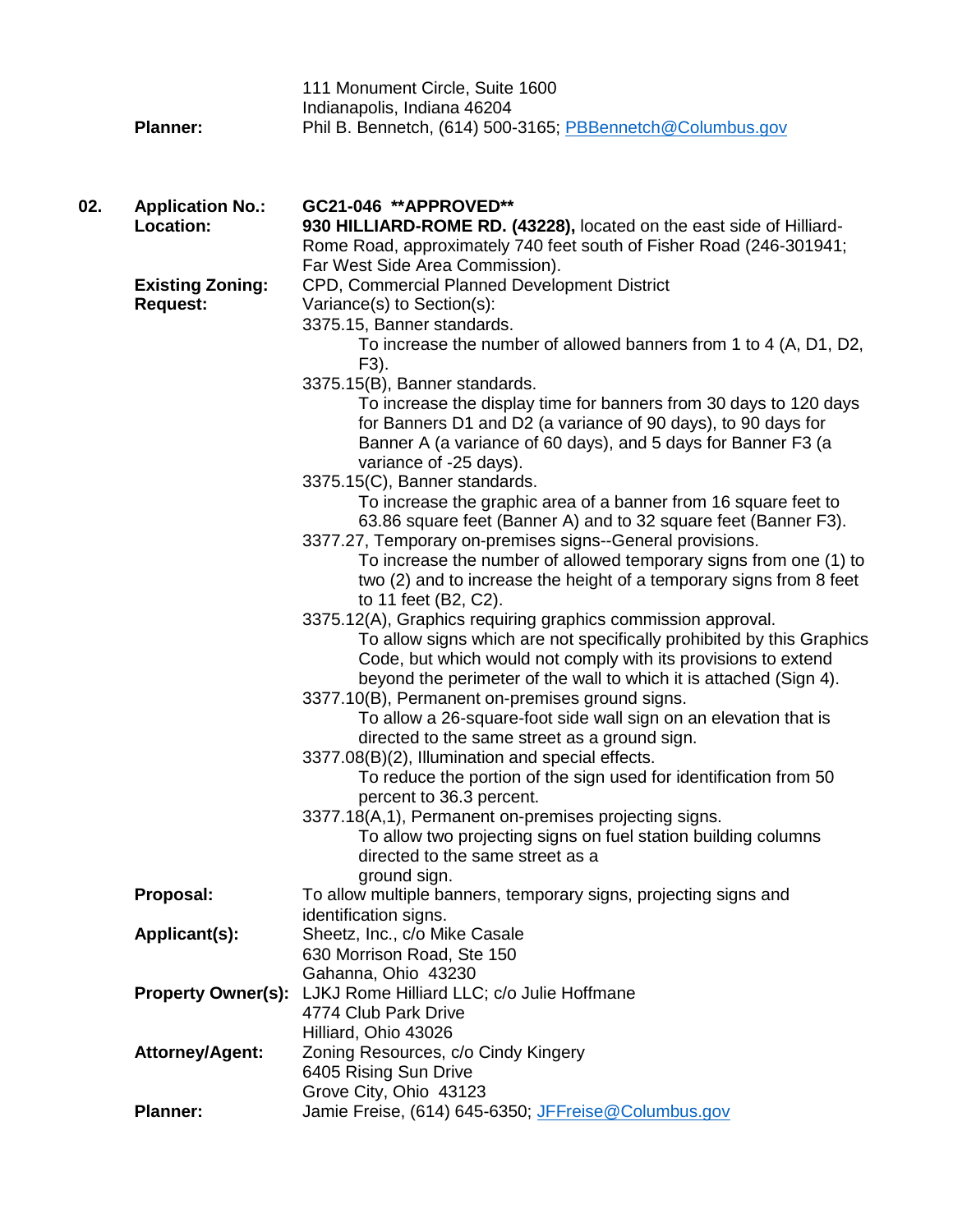| 03. | <b>Application No.:</b><br>Location:       | GC21-050 **APPROVED**<br>3330 INDIANOLA AVE. (43214), located on the east side of Indianola<br>Avenue, approximately 240 feet north of East North Broadway (010-<br>024287 & 010-023306; Clintonville Area Commission). |
|-----|--------------------------------------------|-------------------------------------------------------------------------------------------------------------------------------------------------------------------------------------------------------------------------|
|     | <b>Existing Zoning:</b><br><b>Request:</b> | C-4, Commercial District<br>Variance(s) to Section(s):<br>3372.606, Graphics.                                                                                                                                           |
|     |                                            | To allow an automatic changeable copy sign in the Urban                                                                                                                                                                 |
|     | Proposal:                                  | Commercial Overlay.<br>To install an automatic changeable copy menu/order board for a drive-thru                                                                                                                        |
|     |                                            | restaurant.                                                                                                                                                                                                             |
|     | Applicant(s):                              | <b>Burger King Corporation</b><br>PO Box 020783, General Mail Facility                                                                                                                                                  |
|     |                                            | Miami, Florida 33102-0783                                                                                                                                                                                               |
|     | <b>Property Owner(s):</b>                  | Applicant                                                                                                                                                                                                               |
|     | <b>Attorney/Agent:</b>                     | Technical Group Inc, c/o Danielle Bohannon                                                                                                                                                                              |
|     |                                            | 37716 Hills Tech Drive                                                                                                                                                                                                  |
|     |                                            | Farmington Hills, Michigan 48331                                                                                                                                                                                        |
|     | <b>Planner:</b>                            | Michael Maret, (614) 614-2749; MJMaret@Columbus.gov                                                                                                                                                                     |
| 04. | <b>Application No.:</b>                    | GC21-051 **APPROVED**                                                                                                                                                                                                   |
|     | Location:                                  | 4960 E. DUBLIN-GRANVILLE RD. (43081), located on the north side of                                                                                                                                                      |
|     |                                            | East Dublin-Granville Road, approximately 890 feet west of North Hamilton<br>Road (010-301661; Northland Community Council).                                                                                            |
|     | <b>Existing Zoning:</b>                    | CPD, Commercial Planned Development District                                                                                                                                                                            |
|     | <b>Request:</b>                            | Variance(s) to Section(s):                                                                                                                                                                                              |
|     |                                            | 3372.806(E)(3), Graphics.                                                                                                                                                                                               |
|     |                                            | To allow the ground sign base to be brick instead of limestone.                                                                                                                                                         |
|     |                                            | 3377.20(A), Permanent on-premises wall and window signs.                                                                                                                                                                |
|     |                                            | To allow one (1) lower tenant wall sign to be placed on the $5th$ story.                                                                                                                                                |
|     |                                            | 3377.20(B), Permanent on-premises wall and window signs.<br>To allow two (2) tenant wall signs to be placed above the second                                                                                            |
|     |                                            | floor.                                                                                                                                                                                                                  |
|     |                                            | 3377.24(A), Wall signs for individual uses.                                                                                                                                                                             |
|     |                                            | To allow wall signs on the north elevation, which does not have a                                                                                                                                                       |
|     |                                            | public entrance.                                                                                                                                                                                                        |
|     | Proposal:                                  | To install two wall signs and one ground sign for a new office building.                                                                                                                                                |
|     | Applicant(s):                              | HQ Office I LLC                                                                                                                                                                                                         |
|     |                                            | 1533 Lake Shore Drive                                                                                                                                                                                                   |
|     |                                            | Columbus, Ohio 43204                                                                                                                                                                                                    |
|     | <b>Property Owner(s):</b>                  | Applicant                                                                                                                                                                                                               |
|     | <b>Attorney/Agent:</b>                     | Signcom Inc.; c/o Bruce Sommerfelt<br>527 West Rich Street                                                                                                                                                              |
|     |                                            | Columbus, Ohio 43215                                                                                                                                                                                                    |
|     | <b>Planner:</b>                            | Phil B. Bennetch, (614) 500-3165; PBBennetch@Columbus.gov                                                                                                                                                               |
|     |                                            |                                                                                                                                                                                                                         |